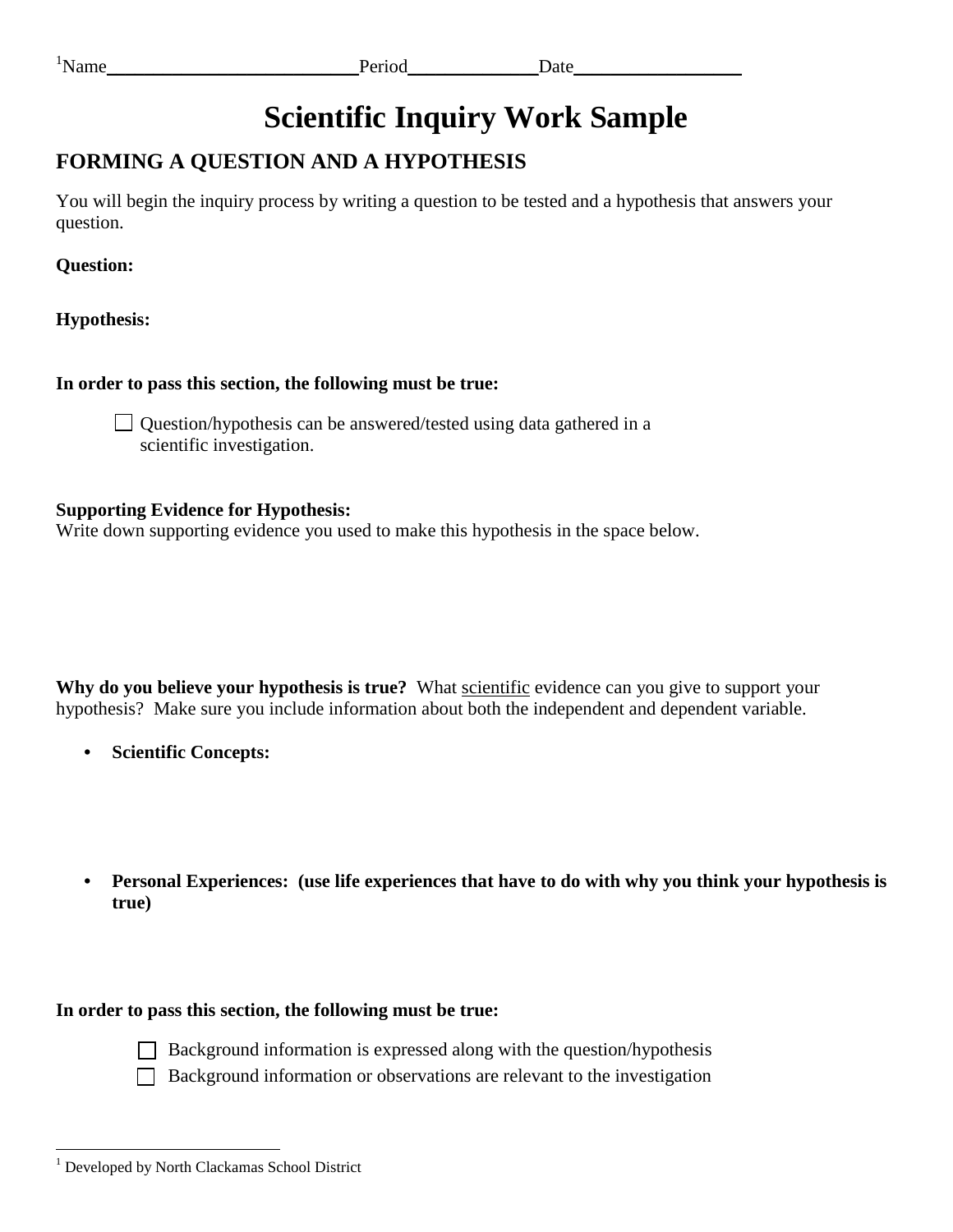## **DESIGNING AN INVESTIGATION**

**Materials**:

### **General Plan:**

Make a general plan for collecting the data you need.

 $\bullet$ How will you set up the experiment?

Identifying Controls  $\bullet$ What variables will be kept the same in both the controlled and experimental group?

**Identifying Variables**   $\bullet$ List the independent and dependent variables

- **•** Independent variable:
- **•** Dependent variable:
- How will you measure your dependent variable?  $\bullet$ How will the dependent variable be tested to distinguish any differences in the experimental group and control group?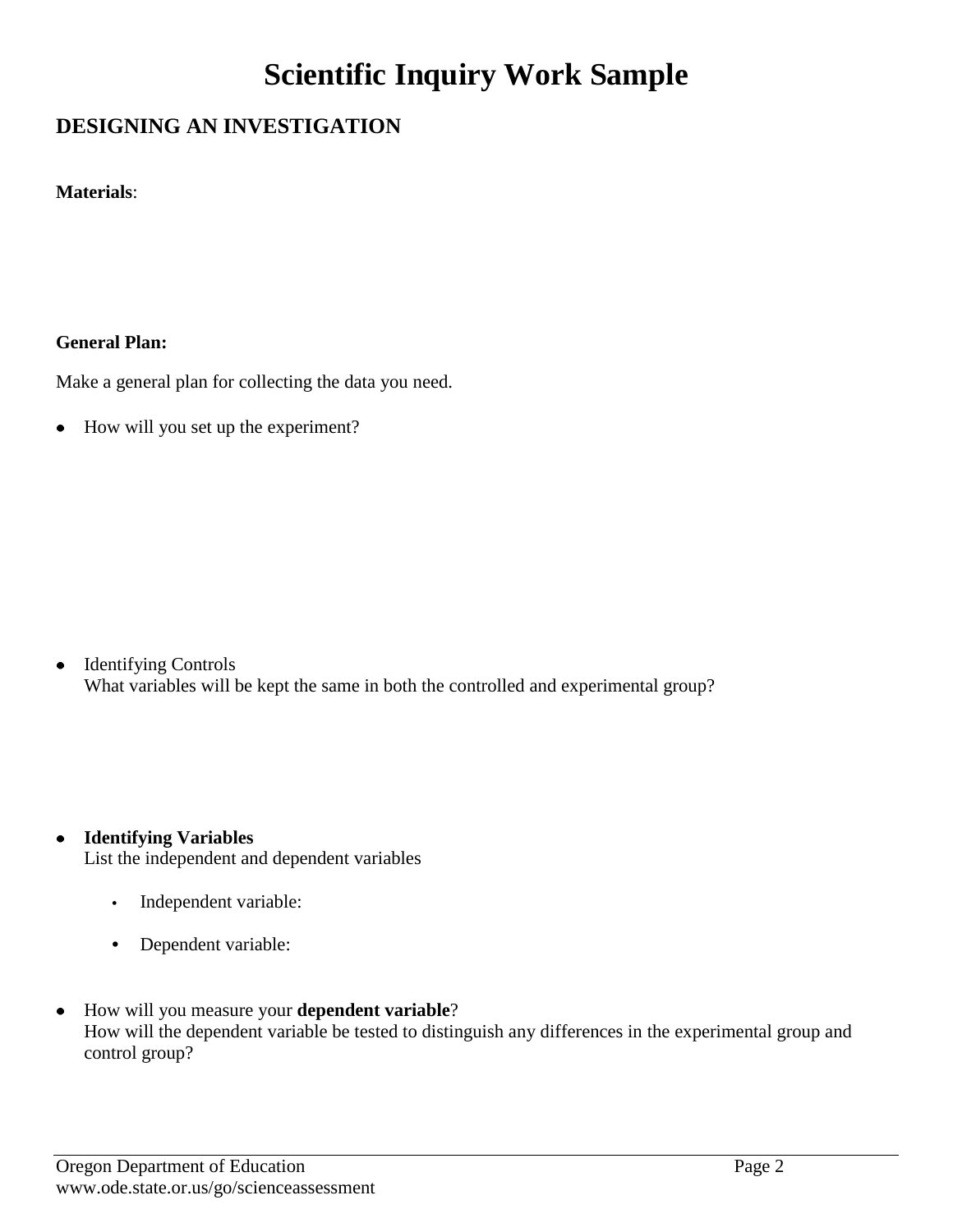Procedures: (numbered steps)

**Labeled Diagrams:** 

- □ Design is practical and will give you the right kind of data to answer your question or test your hypothesis
- $\Box$  Design includes specific procedures that can be read an understood by others unfamiliar with the experiment.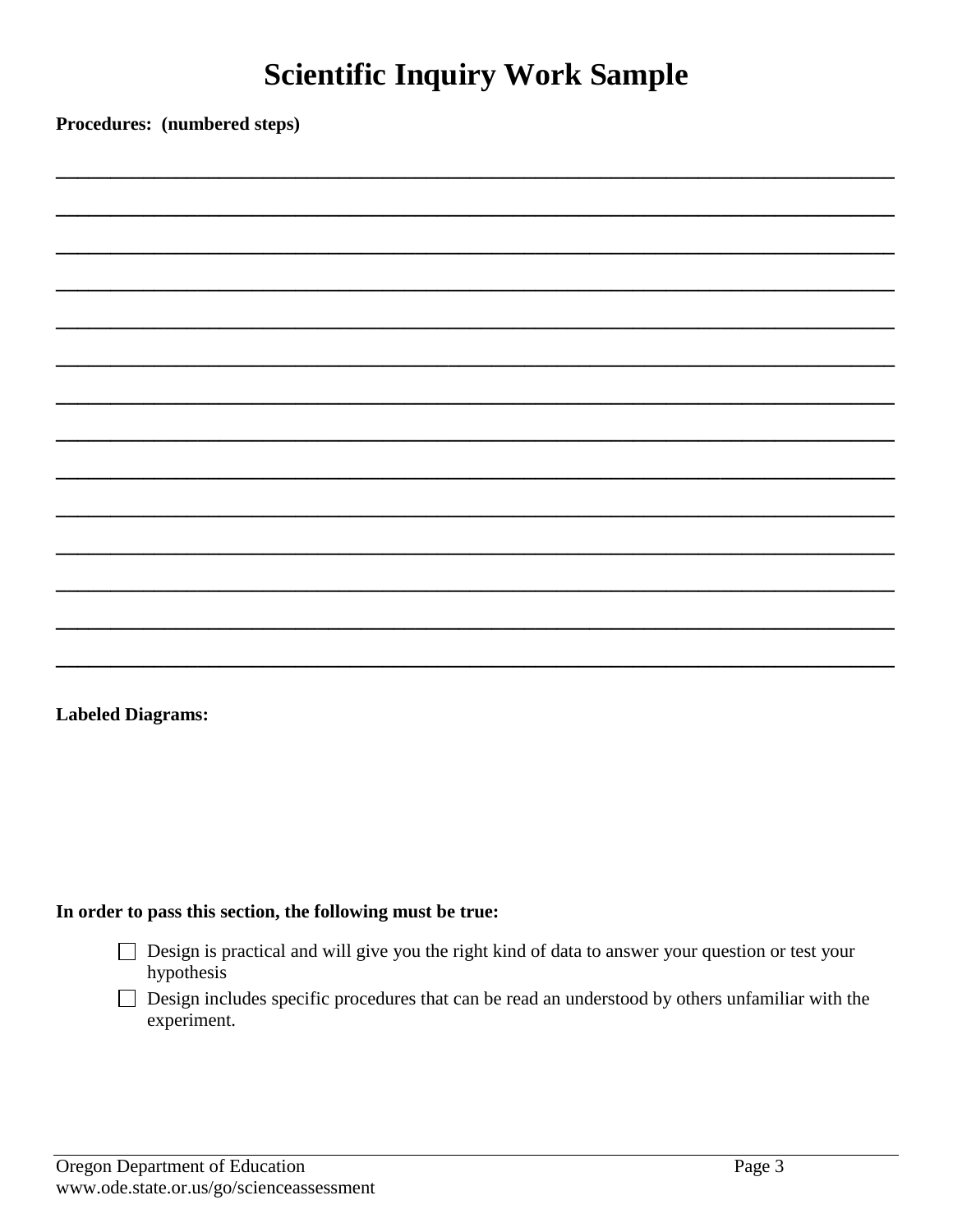### **COLLECTING AND PRESENTING DATA**

 separate sheet of paper before creating your final data table. Make a data table for your investigation in the space below. It is recommended that you collect your data on a

Be sure to:

- **•** Make sure your table is **labeled correctly,** and
- **•** Give your table a **title that includes both your independent and dependent variables**.

**Data Table:** 

### **Observations:**

As you collect data, write down observations (qualitative and/or quantitative) in the space below. Note anything unusual, especially any possible errors.

- Recorded data is reasonable and consistent with your procedure
- $\Box$  Data table is valid and complete
- $\Box$  Data table is organized with appropriate units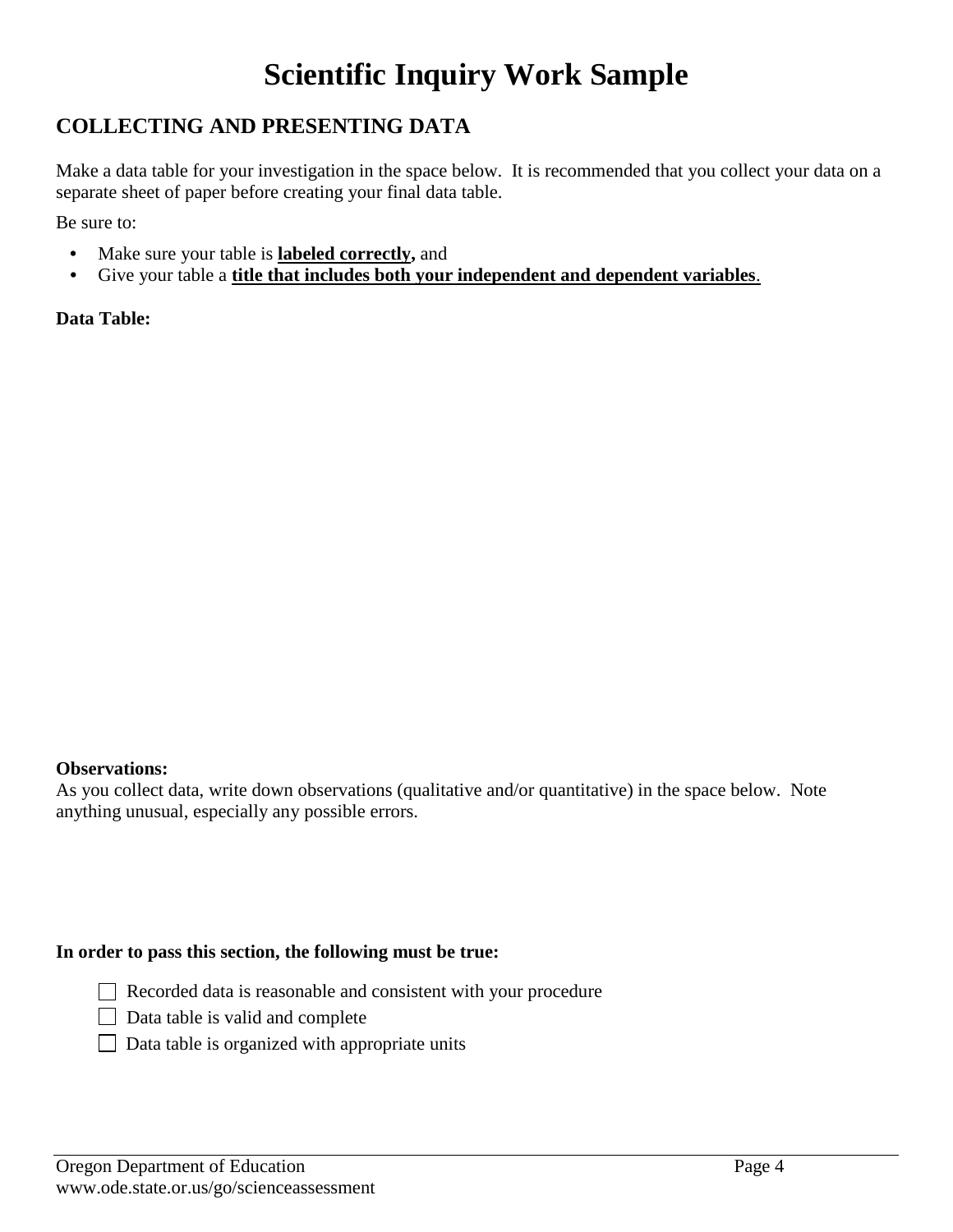### **COLLECTING AND PRESENTING DATA** (continued)

 Transform your data into a graph to look for patterns and trends. Complete your graph below, include the following:

Label the x and y-**axes** with the **independent** and **dependent variables** in the correct places. Don't forget **units** of measurement.

Give the graph a **title** that includes both **variables**!

### **Graph:**

- Recorded data is reasonable and consistent with your procedure
- $\Box$  Graph is valid and complete
- $\Box$  Graph is organized with appropriate units